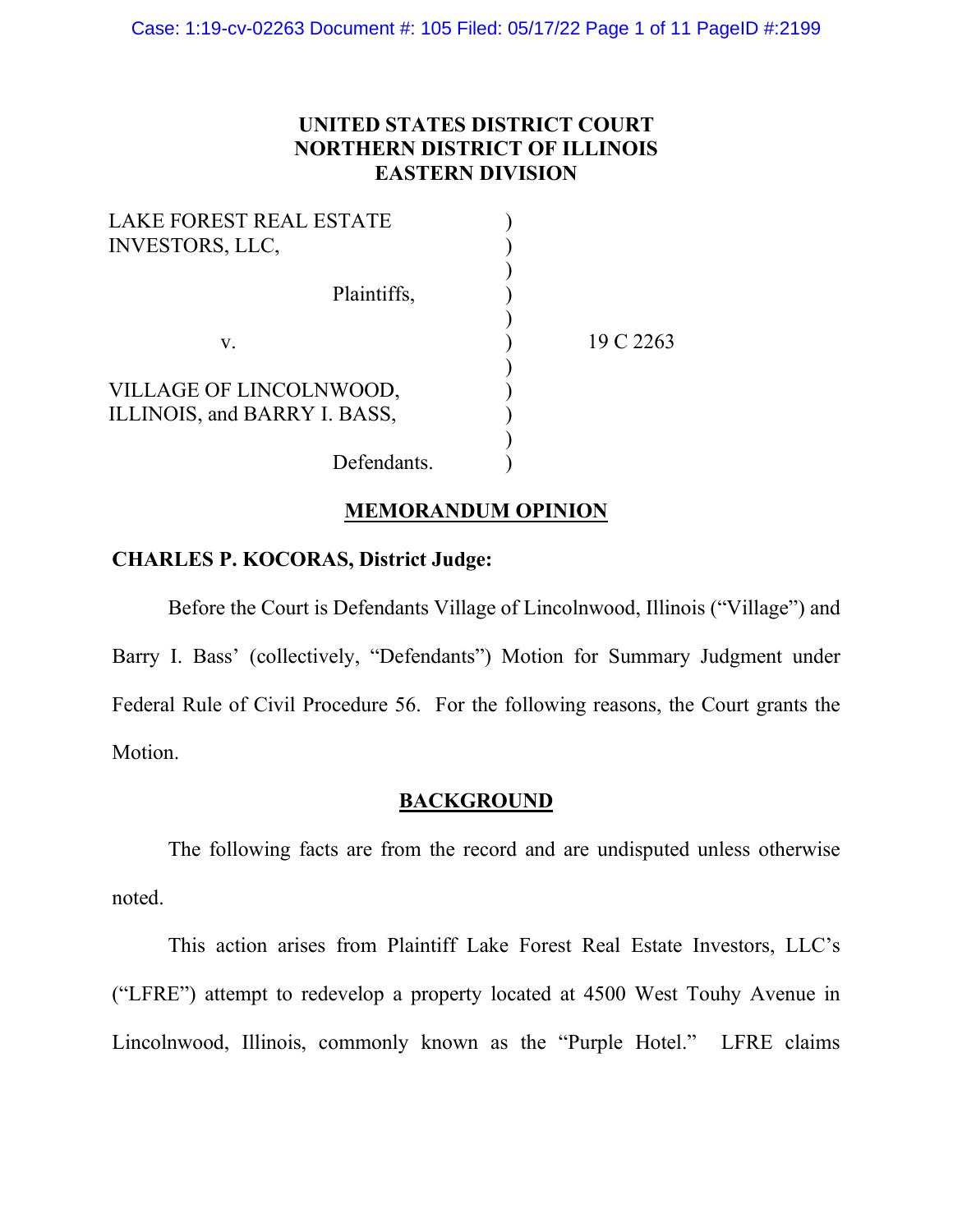Defendants discriminated against it by favoring a different development company, Tucker Development ("Tucker").

The Village is a municipality in the northern suburbs of Chicago and is governed by a Village President and a six-member Board of Trustees. Bass was elected Village President in 2017.

Under the Village's Zoning Ordinance, Planned Unit Developments ("PUD") are designed "to provide the flexibility needed to allow more creative and imaginative design for land developments than is possible under more conventional zoning regulations." Dkt. # 95-36, Section 8.01(1). Parties seeking a PUD approval must have a pre-application conference with the Board of Trustees to discuss the property as well as two paper copies and one electronic copy of their development plan. These documents require a "written description of the proposed planned unit development, describing the purpose or the development and proposed land uses." *Id.* at Section  $8.06(1)(e)$ .

LFRE was the contract purchaser of the Purple Hotel property and Z/S Development LLC ("ZS") was the proposed master developer. Michael Sieman was the owner and sole member of LFRE. ZS was formed in 2017, comprised of Sieman and Todd Zima. Sieman has a Master of Science in Real Estate Development from Columbia University, is a licensed real estate broker, and participated in the financing of over 6.5 million feet of development projects valued at over \$500,000,000. Prior to Lincolnwood, Siemen never served as the lead in obtaining entitlements from a host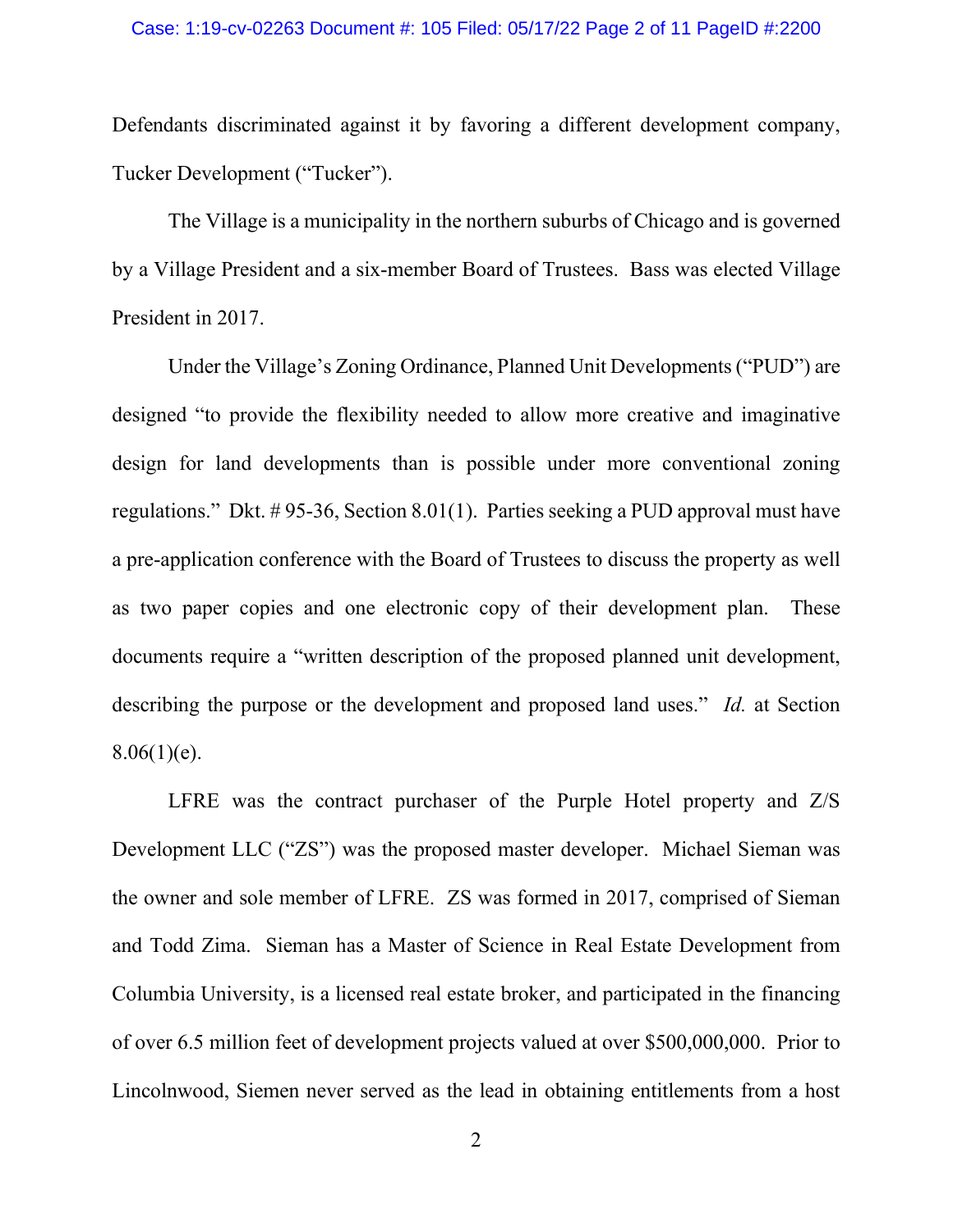municipality for any development, never appeared before a municipality to obtain zoning relief on behalf of a project he owned, nor ever appeared or served as a petitioner on a zoning proposal. Siemen's role in development has primarily been in the financing of real estate developments.

Zima has a Bachelor of Science degree in Architectural Studies from the University of Illinois, a Master of Architecture degree from the University of California, Berkeley, and was the Design Principal at Studio Gang Architects with over twenty years of experience in real estate development and architecture. ZS had no development contracts with any third party as of fall 2017. The Purple Hotel property was the first land purchase contract that was acquired by ZS and LFRE.

The Village has had a continuing goal to redevelop the Purple Hotel property, creating a Tax Increment Financing District (a "TIF District") for the site. In 2012, the North Capital Group acquired the Purple Hotel property and entered into a development agreement with the Village. However, the property was never developed by North Capital Group and it fell into foreclosure.

On November 16, 2016, LFRE met with the Village's staff to show the first iteration of new design ideas and uses for the Purple Hotel site. LFRE sent revised site and floor plans to the Village on January 11, 2017. On August 15, 2017, the Village adopted "A Resolution Adopting A Conceptual Site Plan For The Former Purple Hotel Site." On the same day, the Village also adopted the Lakota Plan, which would group two northern parcels with the Purple Hotel property, in order to have a clearer plan on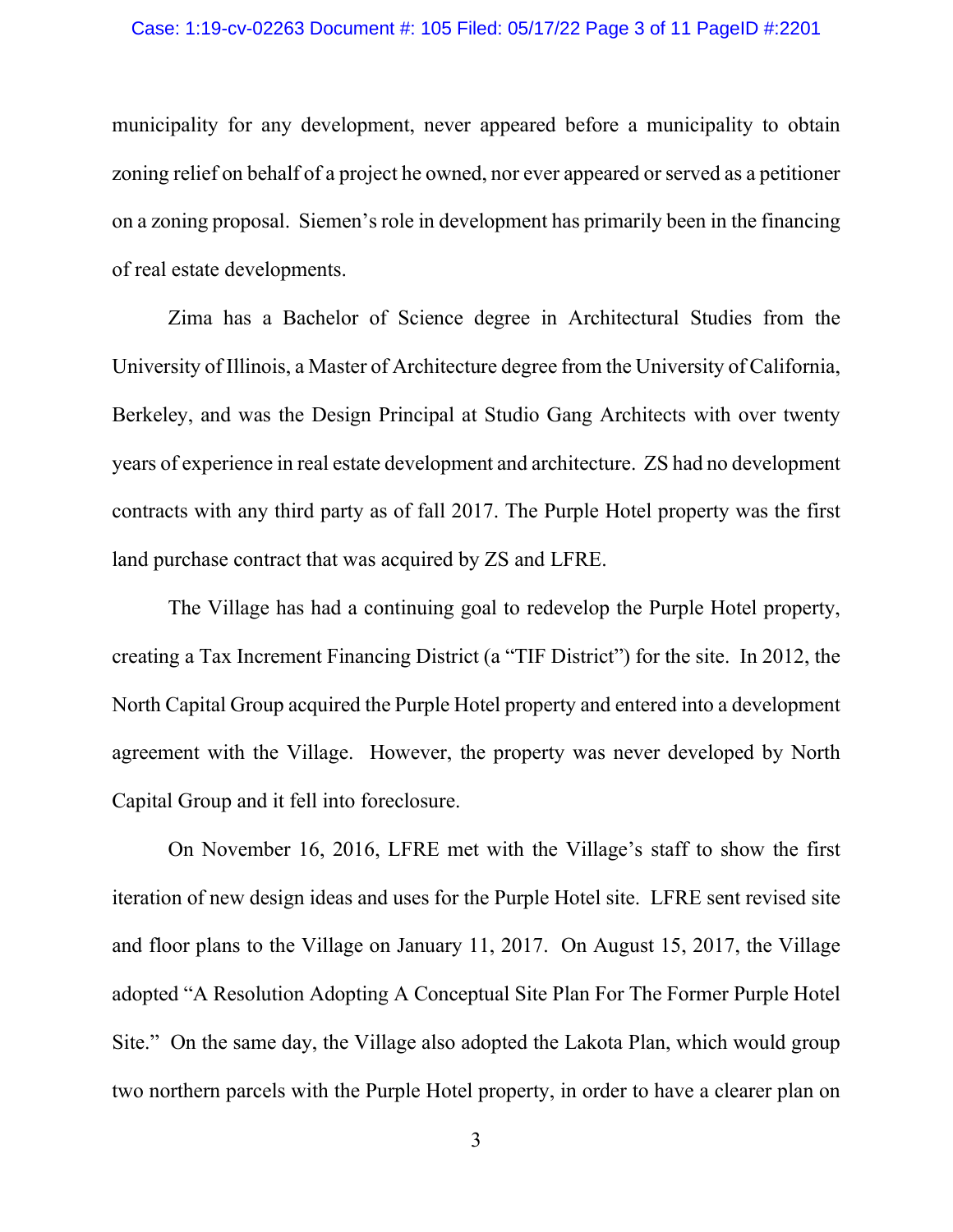### Case: 1:19-cv-02263 Document #: 105 Filed: 05/17/22 Page 4 of 11 PageID #:2202

how to develop the property. On October 11, 2017, a sheriff's sale was approved and Romspen Investment Corporation ("Romspen"), North Capital Group's mortgage lender, took title of the Purple Hotel property.

In November 2017, LFRE and Romspen finalized a Purchase and Sale Agreement ("PSA") where LFRE would purchase the Purple Hotel property for \$10.7 million with the effective date of November 30, 2017. LFRE posted \$300,000 in earnest money and was given until February 14, 2018, to investigate the property, when the earnest money became non-refundable. The PSA called for the closing of the Purple Hotel property to occur on April 2, 2018. LFRE did not cancel the PSA on or before February 14, 2018.

The Village Board met in a closed session on February 6, 2018, to discuss the "potential purchase of the Purple Hotel property through the Village's eminent domain authority." Dkt. # 95-15, p. 2. On February 11, 2018, the Village scheduled a meeting with LFRE for February 20, 2018, to discuss the project and the anticipated approval process. However, the Village later cancelled the meeting and refused to reschedule it, despite LFRE's attempts to do so.

The Village Board met again on February 20, 2018, to introduce two measures. The first was a Resolution authorizing the issuance of a demand to Romspen regarding ordinance enforcement and clean-up of the property and the second was a proposed ordinance to authorize the Village to make a good faith offer to purchase the Purple Hotel property from Romspen. Sieman was present at the meeting and objected to the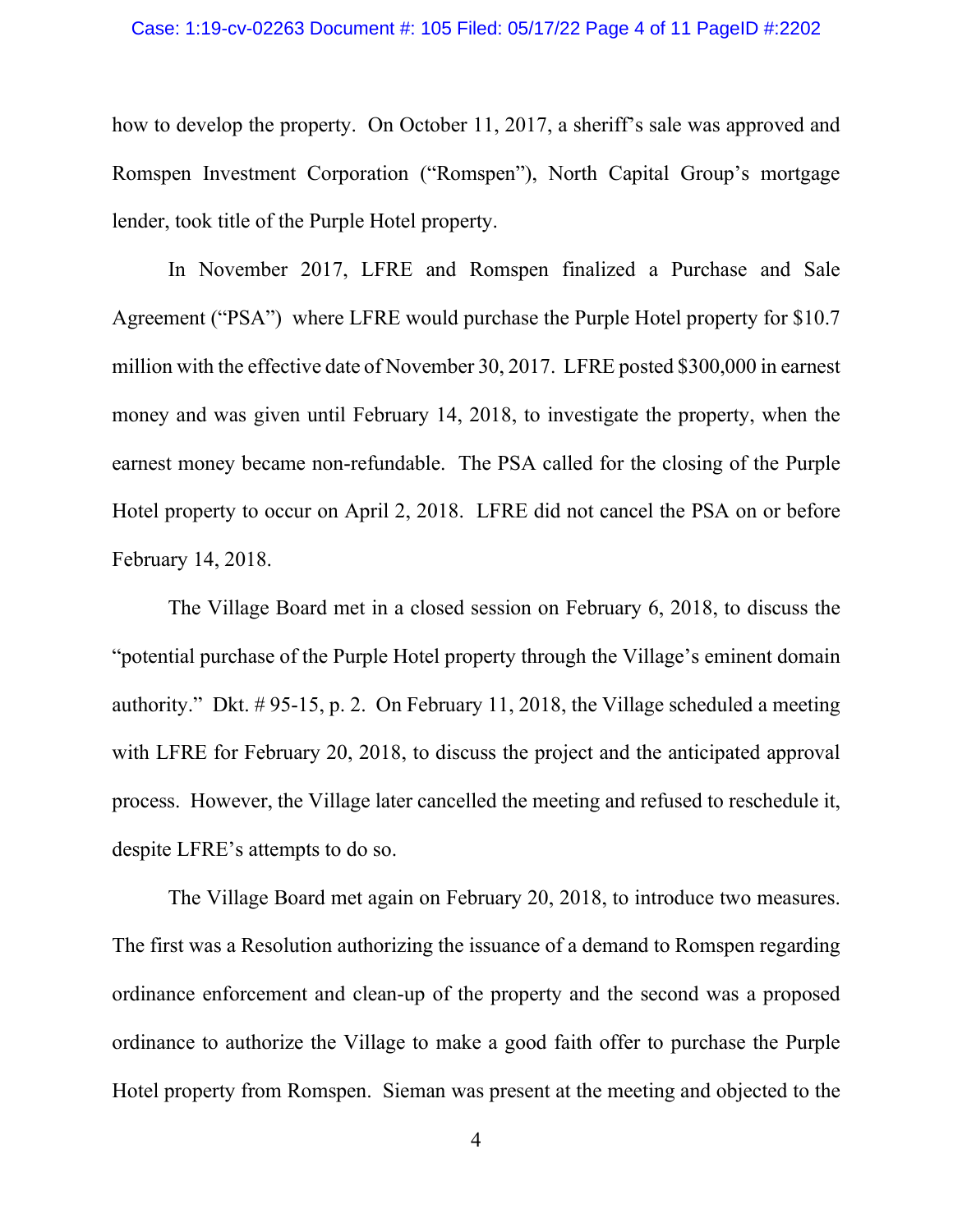### Case: 1:19-cv-02263 Document #: 105 Filed: 05/17/22 Page 5 of 11 PageID #:2203

passage of the acquisition measure. The meeting adjourned, and the Village Board voted to continue the discussion of the acquisition at their next meeting.

The Village Board met again on March 6, 2018, first in an executive session and then in a public meeting. During the executive session, the Village's Finance Director, Tim Wiberg, presented the Village Board with an analysis regarding financing options if the Board would proceed to acquire the Purple Hotel property. Sieman again appeared at the public meeting and argued against the Village's adoption of the acquisition ordinance. Nevertheless, the Board passed the acquisition ordinance.

The next day, the Village attorney sent a letter to Romspen inviting LFRE to make a presentation before a combined meeting of the Village Board and the Village's Economic Development Commissioners on March 20, 2018. Sieman and Zima appeared at the meeting and gave PowerPoint presentations. On March 30, 2018, Sieman sent an email to Richard Tucker, head of Tucker Development, about purchasing the contract for the Purple Hotel Property. Negotiations continued over the next few days.

On April 2, 2018, LFRE and Romspen extended the closing date to April 4, 2018—two days after the initially agreed upon date. LFRE defaulted on the PSA by not closing on April 4, 2018, and Romspen therefore issued a contract termination notice. After LFRE defaulted, Tucker Development continued to negotiate with the Village and Romspen to acquire the Purple Hotel property.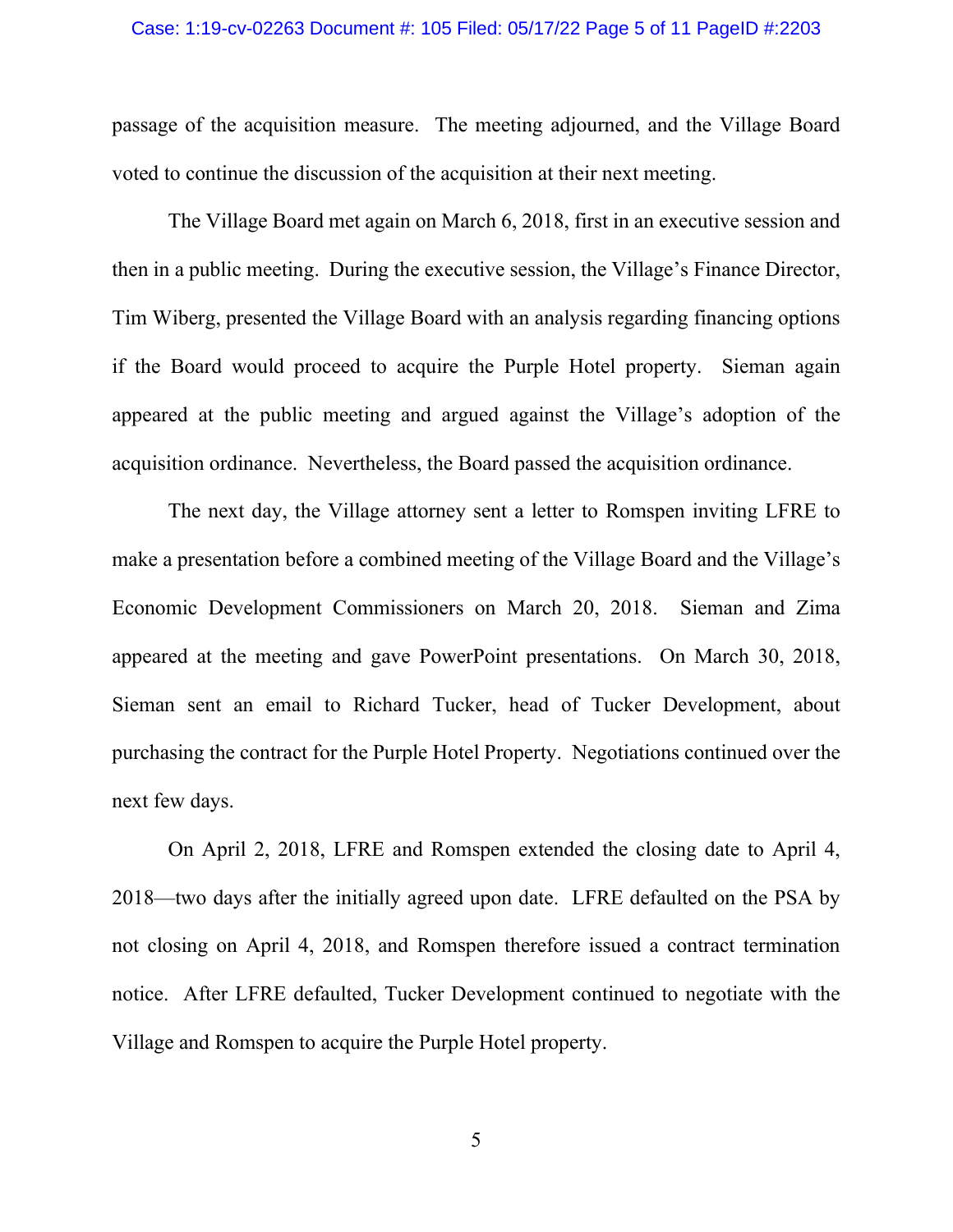On April 15, 2018, Tucker advised the Village that it obtained a contract to acquire the Purple Hotel property. Tucker is a vertically integrated real estate development firm that was founded in 1996 and has been involved with over 10,000,000 square feet of development. On May 1, 2018, the Village Board repealed the acquisition ordinance. The Village agreed to help Tucker get through the PUD process as it wanted this dormant property to be developed by a "good, responsible developer." Dkt. # 100- 2, p. 323.

Based on these events, LFRE alleges the Village discriminated against it in violation of the Equal Protection Clause of the Fourteenth Amendment under 42 U.S.C. § 1983. Defendants now move for summary judgment under Rule 56.

## **LEGAL STANDARD**

Under Rule 56, summary judgment is proper "if the pleadings, depositions, answers to interrogatories, and admissions on file, together with the affidavits, if any, show that there is no genuine issue as to any material fact and that the moving party is entitled to a judgment as a matter of law." *Celotex Corp. v. Catrett*, 477 U.S. 317, 322 (1986) (cleaned up). "A genuine dispute as to any material fact exists if the evidence is such that a reasonable jury could return a verdict for the nonmoving party." *Kvapil v. Chippewa Cty*., 752 F.3d 708, 712 (7th Cir. 2014) (cleaned up).

In deciding whether a dispute exists, the Court must "construe all facts and reasonable inferences in the light most favorable to the nonmoving party." *Citizens for Appropriate Rural Roads v. Foxx*, 815 F.3d 1068, 1074 (7th Cir. 2016). The nonmovant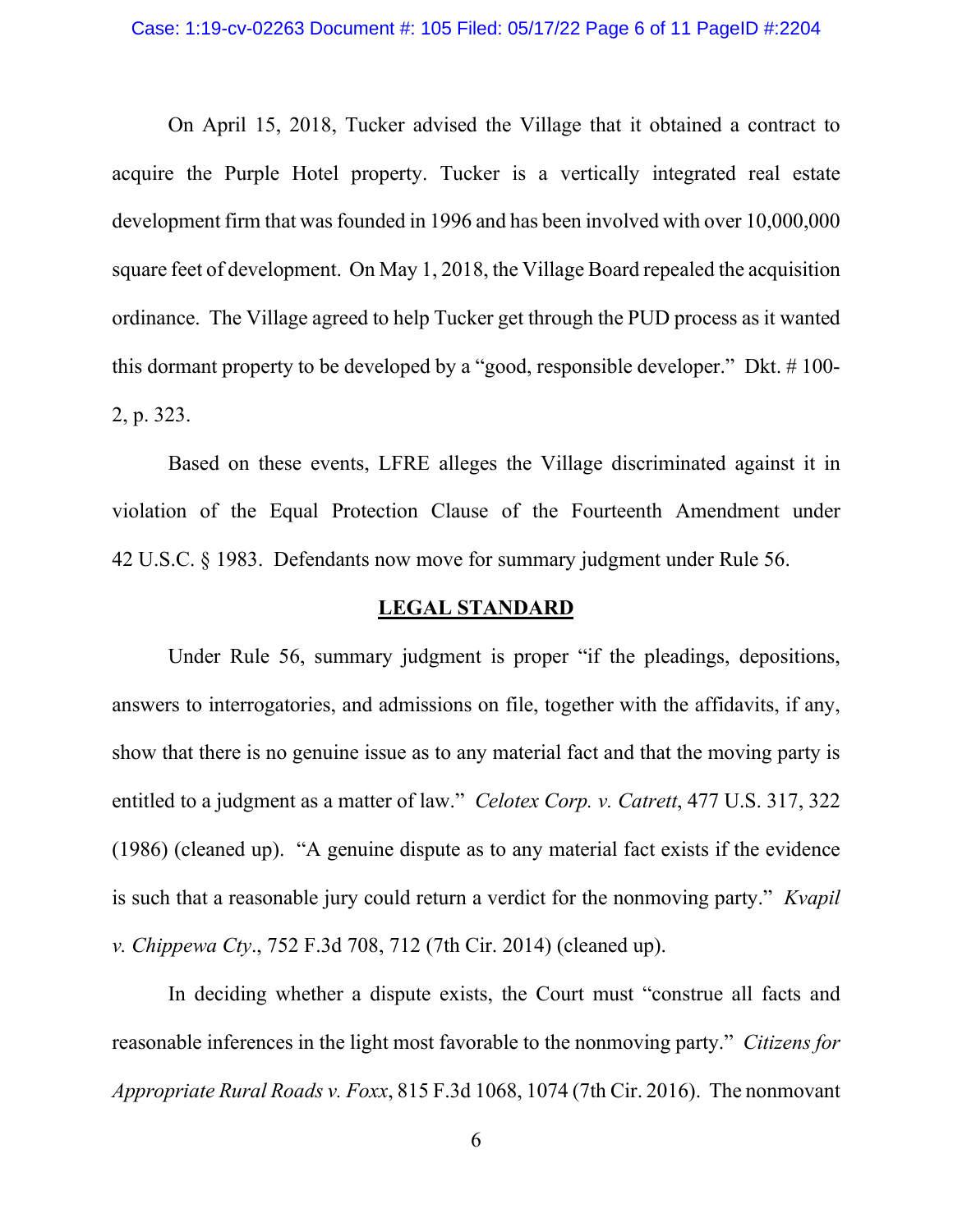"must go beyond the pleadings" to demonstrate that there is evidence "upon which a jury could properly proceed to find a verdict in [their] favor." *Modrowski v. Pigatto*, 712 F.3d 1166, 1168–69 (7th Cir. 2013). "The existence of a mere scintilla of evidence, however, is insufficient to fulfill this requirement." *Wheeler v. Lawson*, 539 F.3d 629, 634 (7th Cir. 2008). And "[c]onclusory statements, not grounded in specific facts" cannot defeat a motion for summary judgment. *Bordelon v. Bd. of Educ. of the City of Chi*., 811 F.3d 984, 989 (7th Cir. 2016) (cleaned up).

### **DISCUSSION**

The Equal Protection Clause of the Fourteenth Amendment states, "No State shall . . . deny to any person within its jurisdiction the equal protection of the laws." U.S. Const. Amend. XIV. While the typical equal protection claim involves class-based discrimination, such as race, sex, or national origin, "the Clause also prohibits the singling out of a person for different treatment for no rational reason." *Swanson v. City of Chetek*, 719 F.3d 780, 783 (7th Cir. 2013). These claims are commonly referred to as "class of one" claims. *Engquist v. Oregon Dept. of Agr.*, 553 U.S. 591, 601 (2008). To prevail on a class of one equal protection claim, the plaintiff must prove: (1) it was intentionally treated differently from others similarly situated; and (2) that there is no rational basis for the difference in treatment. *See Vill. of Willowbrook v. Olech*, 528 U.S. 563, 564 (2000); *Lynch v. City of Chi.*, 75 F. Supp. 3d 828, 830 (N.D. Ill. 2014); *see also Cannici v. Vill. of Melrose Park*, 885 F.3d 476, 480 (7th Cir. 2018). "Class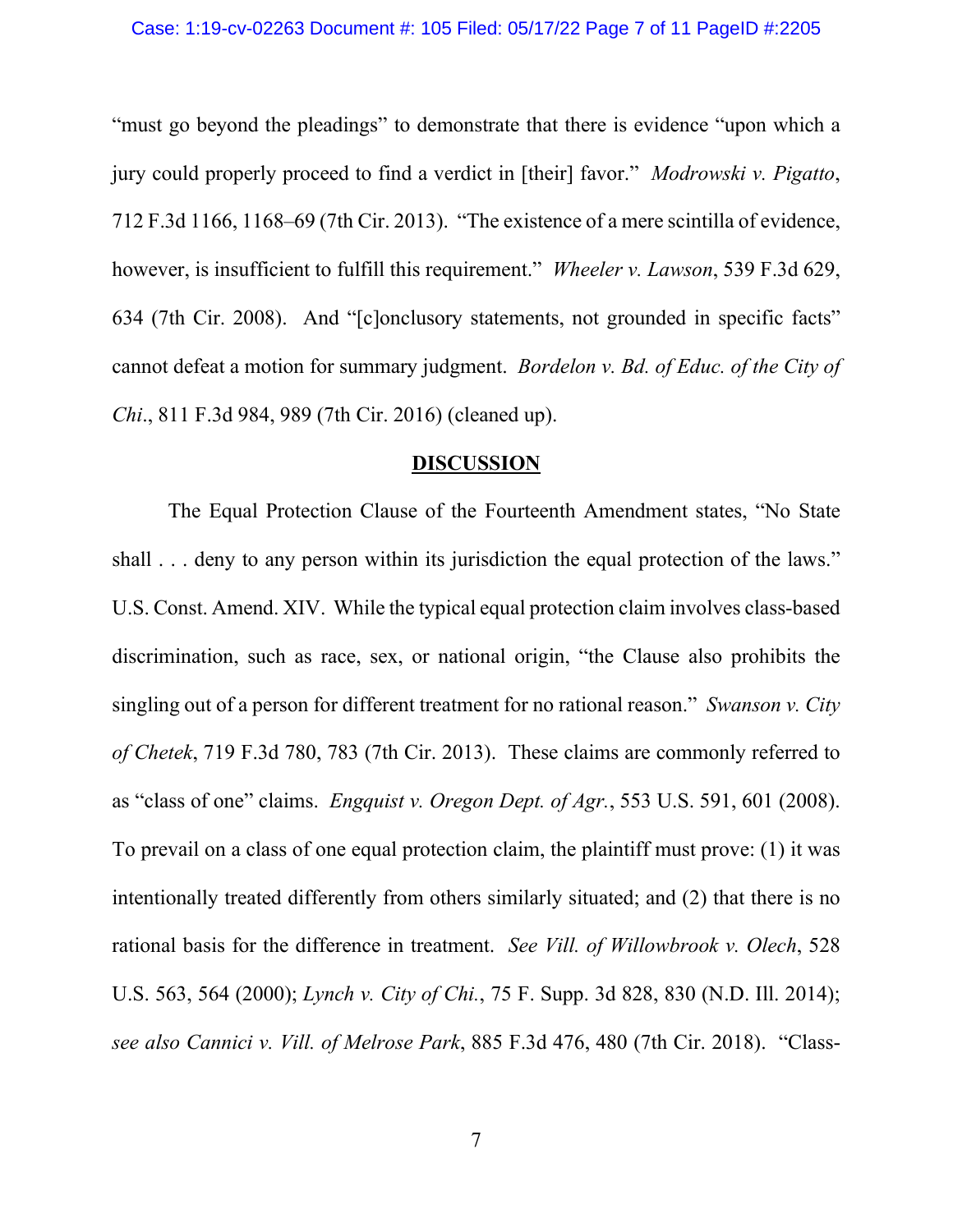of-one claimants carry a heavy burden." *FKFJ, Inc. v. Vill. of Worth*, 11 F.4th 574, 588 (7th Cir. 2021).

Defendants argue LFRE fails to establish either prong of its equal protection claim.<sup>[1](#page-7-0)</sup> The Court addresses each in turn.

## **I. Plaintiff and Tucker as Similarly Situated Developers**

To satisfy its burden under the similarly situated prong, LFRE must show it and Tucker are "prima facie identical in all relevant respects." *D.S. v. E. Porter Cnty. Sch. Corp.*, 799 F.3d 793, 799 (7th Cir. 2015). While "[t]here is no precise formula to determine whether an individual is similarly situated to comparators," *McDonald v. Vill. of Winnetka*, 371 F.3d 992, 1002 (7th Cir. 2004), if "at least one major difference separates" LFRE and Tucker, then the two entities are not similarly situated, *Paramount Media Grp, Inc. v. Vill. of Bellwood*, 929 F.3d 914, 920 (7th Cir. 2019). The Seventh Circuit requires class of one claimants "to strictly comply with presenting evidence of a similarly situated entity at the summary judgment stage." *Id.* "[A] court may properly grant summary judgment where it is clear that no reasonable jury could find that the similarly situated requirement has been met." *McDonald*, 371 F.3d at 1002.

We begin by looking at LFRE, Sieman, ZS, and Zima. Sieman holds a master's degree in real estate development, has participated in the financing of over fifty

<span id="page-7-0"></span> $1$  Defendants also re-raise an argument for appeal purposes that a class of one equal protection claim is inapplicable to land use decisions based on case authority from other circuits. This argument was rejected by the Court on Defendants' motion to dismiss. Dkt. # 39. Because there is no apparent change in Seventh Circuit case law, we reject the argument for the same reasons.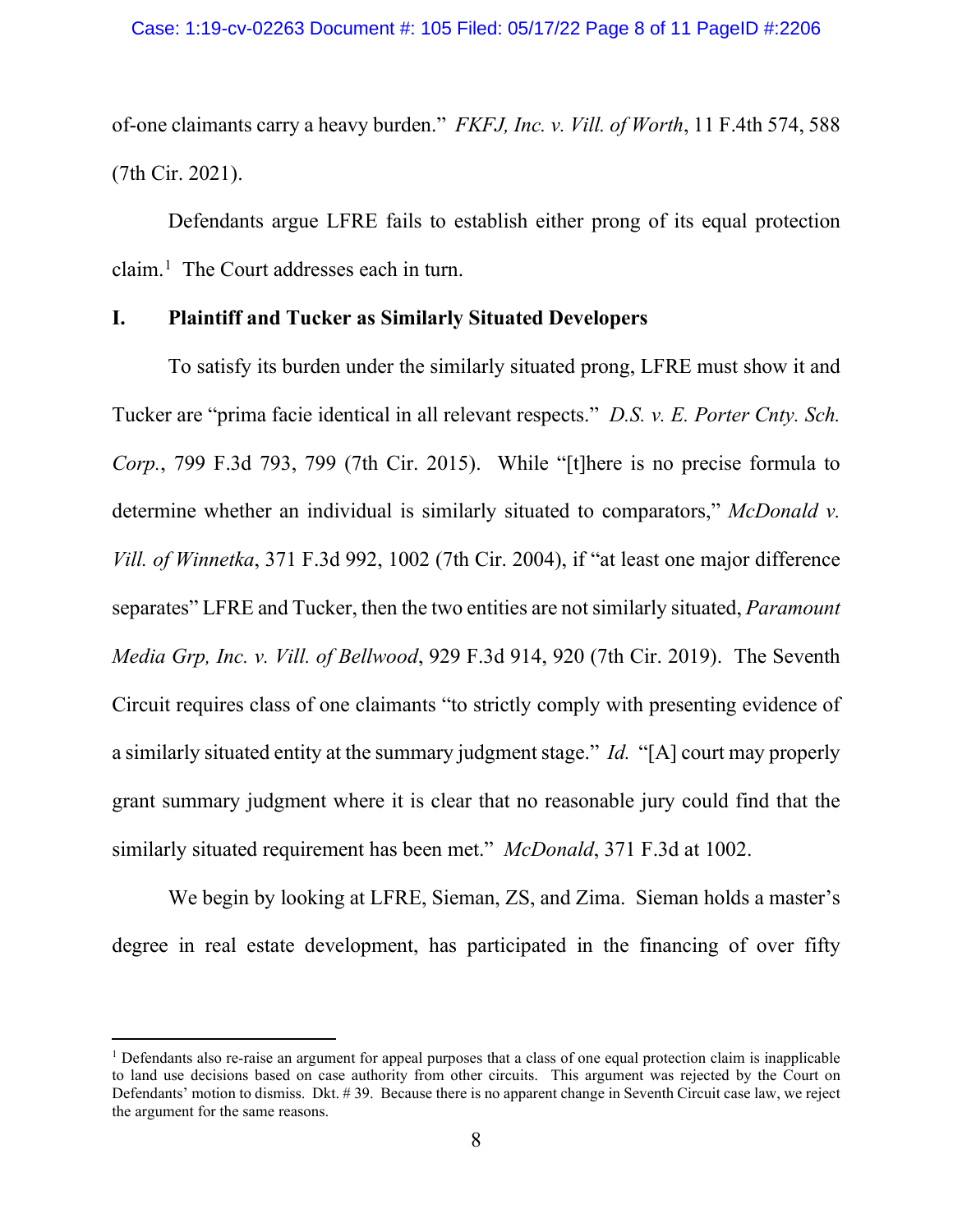### Case: 1:19-cv-02263 Document #: 105 Filed: 05/17/22 Page 9 of 11 PageID #:2207

development projects totaling 6.5 million square feet, and has a portfolio including mixed use developments similar to the Purple Hotel site. Zima holds a Bachelor of Science degree in Architectural Studies, a master's in architecture and was the Design Principal at Studio Gang Architects with over twenty years of experience in real estate development and architecture. ZS was formed by Sieman and Zima in 2017. Siemen himself admits he is not a master developer but claims the team of himself and Zima make a joint master developer.

The comparator is Tucker. It is a vertically integrated real estate development company with over 20 years of experience in mixed-use development, both in the Chicago area and nationwide. Tucker is a "soup-to-nuts" developer, meaning it controls a project from beginning to end, and has been involved with over 10,000,000 square feet of development.

LFRE argues the two entities are similarly situated, as they both: (1) were entitled under the Village Code to access the pre-application process; (2) had a purchase agreement with Romspen; and (3) sought to access the zoning application process. Those facts are uncontested, but LFRE does not address the differences in experiences between the two developers. While Sieman and Zima may have strong educational backgrounds in real estate development, Tucker has considerably more real-world experience in the real estate development industry. The Purple Hotel property was the first land purchase contract acquired by ZS and LFRE. Prior to the Purple Hotel, Sieman was never the primary developer of a property, had no experience obtaining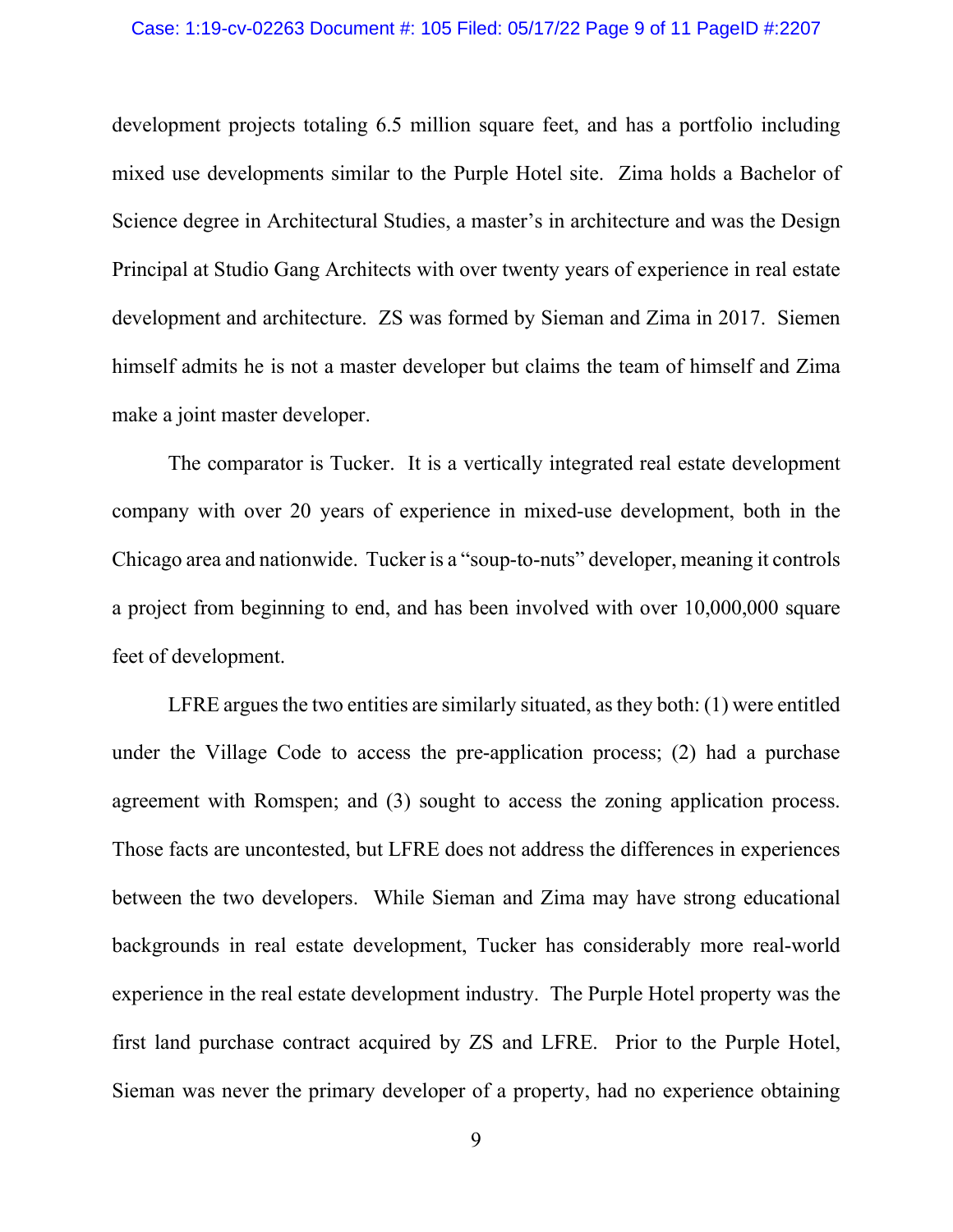entitlements from a municipality, and never negotiated a development agreement with a municipality. Meanwhile, Tucker has extensive experience in the field of real estate development, including several projects in the Chicagoland area. Given the stark difference in experience, no reasonable jury could conclude the two entities were similarly situated. *See Paramount*, 929 F.3d at 920 (7th Cir. 2019).

## **A. Rational Basis for choosing Tucker over Plaintiffs**

Even if Plaintiff and Tucker were similarly situated, the Village had a rational basis for choosing Tucker. When reviewing the rational basis of the defendant's decision to choose another developer over the plaintiffs, a defendant need "not articulate its reasoning at the moment a particular decision is made. Rather, the burden is upon the challenging party to negative any reasonably conceivable state of facts that could provide a rational basis for the classification." *Bd. of Trs. of Univ. of Ala. v. Garrett*, 531 U.S. 356, 367 (2001) (cleaned up); *FKFJ*, 11 F.4th at 588. Thus, LFRE must show there was no rational basis for choosing Tucker over it for the development of the Purple Hotel site.

In this case, the rational basis given by Defendants is similar to the reasons LFRE and Tucker are not similarly situated. Put simply, the Village chose the far more experienced developer. Plaintiffs argue the choice was arbitrary and capricious. Not so. It is hardly arbitrary, and indeed entirely reasonable, to choose the developer with more experience. This is especially true with a property like the Purple Hotel, which